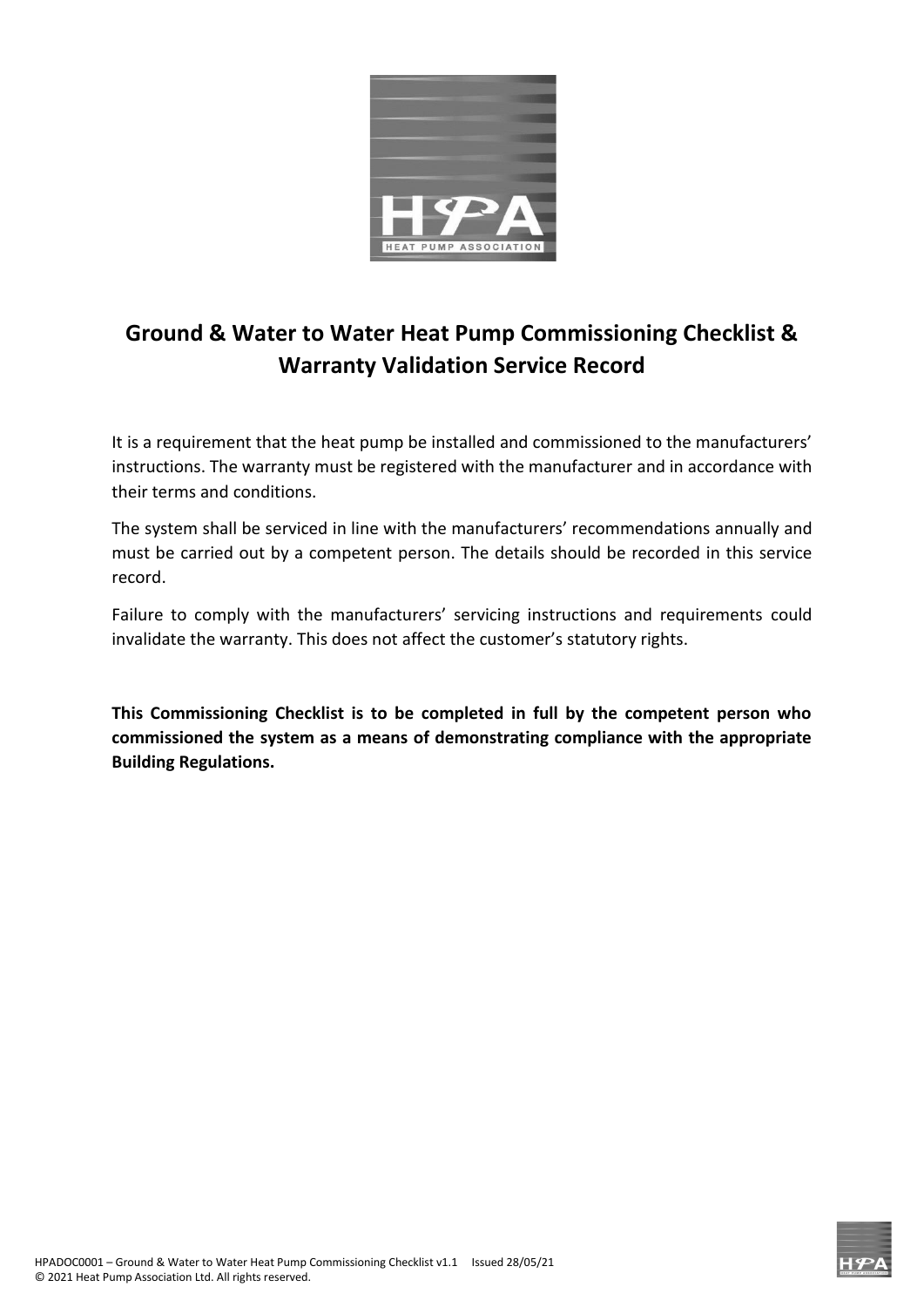| <b>Basic Information</b>                                                           |                            |                                                    |  |  |  |  |
|------------------------------------------------------------------------------------|----------------------------|----------------------------------------------------|--|--|--|--|
| <b>Company Name</b>                                                                |                            |                                                    |  |  |  |  |
| <b>Company Address</b>                                                             |                            |                                                    |  |  |  |  |
| Installation Engineer (Name)                                                       | <b>Contact Phone No:</b>   |                                                    |  |  |  |  |
| Installer Ref. No. (MCS or equiv)                                                  |                            | Installer Ref. No. (Fgas) (if applicable)          |  |  |  |  |
| Manufacturers Design Ref (if applicable)                                           |                            |                                                    |  |  |  |  |
| <b>Installation Address</b>                                                        |                            |                                                    |  |  |  |  |
| DNO notified of installation or connect and notify                                 | Yes                        | $\ast$<br><b>No</b>                                |  |  |  |  |
| Installation compliant with Building Regulations                                   | Yes                        | Yes<br>Time, temperature, and interlock provided   |  |  |  |  |
| <b>Water Quality Check Completed</b>                                               | Yes                        | No                                                 |  |  |  |  |
| Customer Handover & Explanation Complete                                           | $\ast$<br>Yes<br><b>No</b> | <b>Commissioning Date:</b>                         |  |  |  |  |
| <b>System Design</b>                                                               |                            |                                                    |  |  |  |  |
| Property Heat Loss (kW)                                                            |                            | Heat Loss Ambient Temp(°C):                        |  |  |  |  |
| System COP for heat source design                                                  |                            |                                                    |  |  |  |  |
| <b>Unit Information</b>                                                            |                            |                                                    |  |  |  |  |
| Unit Manufacturer                                                                  |                            | Model No                                           |  |  |  |  |
| Unit Type                                                                          |                            | Outdoor Unit Serial No                             |  |  |  |  |
| Pipework Insulated                                                                 | Yes                        | $\ast$<br>No                                       |  |  |  |  |
| Min Clearances Provided                                                            | Yes                        | $\ast$<br>No                                       |  |  |  |  |
| <b>Anti-Vibration Installed</b>                                                    | Yes<br>No                  |                                                    |  |  |  |  |
| Isolation Valves (source and sink) Installed                                       | Yes                        | $\ast$<br>No                                       |  |  |  |  |
| MCB/RCBO Rating (Amps)                                                             |                            |                                                    |  |  |  |  |
| <b>Isolator fitted</b>                                                             | Yes                        | $\ast$<br><b>No</b>                                |  |  |  |  |
| <b>DHW Cylinder Information</b>                                                    |                            |                                                    |  |  |  |  |
| <b>Cylinder Manufacturer</b>                                                       | Model No:                  |                                                    |  |  |  |  |
| <b>Controller Information</b>                                                      |                            |                                                    |  |  |  |  |
| Flow Temperature Set-up (°C)                                                       |                            | Stored DHW Temperature (°C)                        |  |  |  |  |
| Heating Circuit Flow Rate (I/min)                                                  |                            |                                                    |  |  |  |  |
| <b>Weather/Load Compensation</b>                                                   | Yes                        | No                                                 |  |  |  |  |
| Legionella Protection Activated                                                    | Yes                        | $\ast$<br>No                                       |  |  |  |  |
| <b>Heating System Information</b>                                                  |                            |                                                    |  |  |  |  |
| System Balanced                                                                    | Yes                        | $\ast$<br>No                                       |  |  |  |  |
| Auto Bypass Fitted                                                                 | Yes $*$ No                 | Yes $*$<br>No<br><b>Hydraulic Separation</b>       |  |  |  |  |
| <b>Heating Expansion Vessel Fitted</b>                                             | Yes                        | No                                                 |  |  |  |  |
| System Flushed & Cleansed                                                          | Yes                        | $\ast$<br>No                                       |  |  |  |  |
| System purged and inhibitor added as BS 7593                                       | Yes $\sqrt[k]{ }$<br>No    | Yes $*$<br>No<br>System Filtration as BS 7593      |  |  |  |  |
| <b>Heating System Frost Protected</b>                                              | Yes                        | $\ast$<br>No                                       |  |  |  |  |
| Primary Min Water Volume Met:                                                      | Yes                        | $\ast$<br>No                                       |  |  |  |  |
| Secondary Heat Source if present:                                                  | Gas Boiler<br>Oil Boiler   | <b>Electric Heater</b><br>Solar Thermal<br>* Other |  |  |  |  |
| Heat sink Design (Heating system) - Optional information                           |                            |                                                    |  |  |  |  |
|                                                                                    |                            |                                                    |  |  |  |  |
| Design flow temp at outdoor design temp (°C):<br>Max & Min flow temperatures (°C): |                            |                                                    |  |  |  |  |
|                                                                                    |                            |                                                    |  |  |  |  |
| Max flow temp at ambient temp (°C):                                                |                            |                                                    |  |  |  |  |
| Min flow temp at ambient temp (°C):                                                |                            |                                                    |  |  |  |  |
| Have heat emitters been sized to meet the<br>design heat loss (Y/N):               | Yes                        | No                                                 |  |  |  |  |
| Filtration method (strainer/magnetic etc)                                          |                            |                                                    |  |  |  |  |
| Synchronised control for bi-valent:                                                | Yes                        | No                                                 |  |  |  |  |
|                                                                                    |                            |                                                    |  |  |  |  |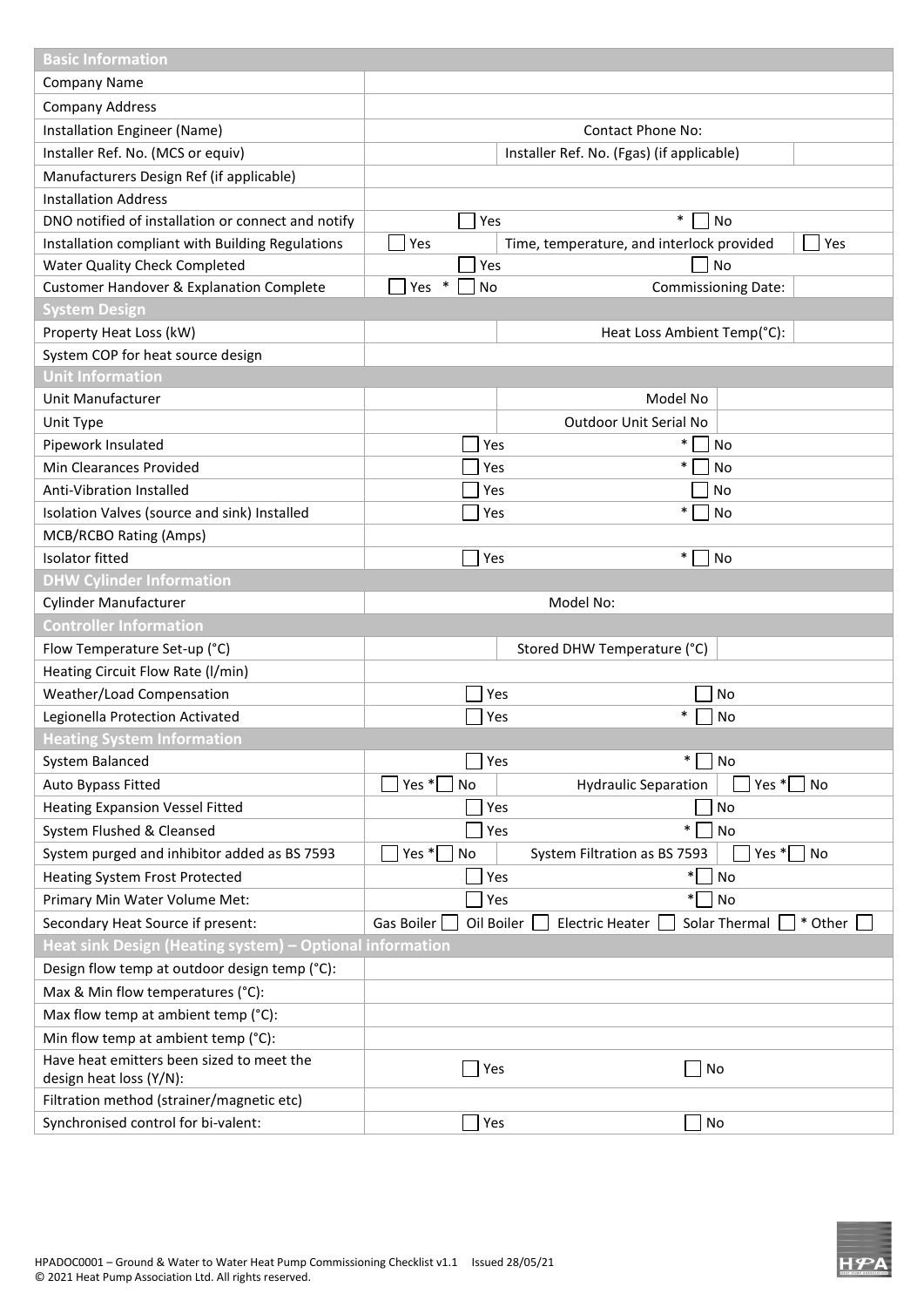| Only one section needed - Open or Closed Loop                                                                                                                                                                                                                               |               |     |                                  |               |                   |  |
|-----------------------------------------------------------------------------------------------------------------------------------------------------------------------------------------------------------------------------------------------------------------------------|---------------|-----|----------------------------------|---------------|-------------------|--|
| <b>Closed Loop Collector</b>                                                                                                                                                                                                                                                |               |     |                                  |               |                   |  |
| Collector Type                                                                                                                                                                                                                                                              | Horizontal    |     | Vertical                         |               | Water Closed Loop |  |
| Active Collector Loop Length (m)                                                                                                                                                                                                                                            |               |     |                                  | Spacing (m)   |                   |  |
| No of Bore Holes                                                                                                                                                                                                                                                            |               |     |                                  | Depth (m)     |                   |  |
| Collector Flushed and Cleansed, Purged as<br>BS7593                                                                                                                                                                                                                         |               | Yes |                                  | $\ast$<br>No  |                   |  |
| Collector Pressure Tested as BS EN 805                                                                                                                                                                                                                                      |               | Yes |                                  | $\ast$<br>No  |                   |  |
| System Filtration as BS 7593                                                                                                                                                                                                                                                |               |     |                                  |               |                   |  |
| <b>Collector Loops Balanced</b>                                                                                                                                                                                                                                             |               | Yes |                                  | $\ast$<br>No  |                   |  |
| Total Collector Flow Rate (I/min)                                                                                                                                                                                                                                           |               |     |                                  |               |                   |  |
| Thermal Transfer Fluid Antifreeze Level (°C)                                                                                                                                                                                                                                |               |     |                                  |               |                   |  |
| Fluid type e.g. Antifreeze, biocide/inhibitor                                                                                                                                                                                                                               |               |     |                                  |               |                   |  |
| Thermal Transfer Fluid Temp after 1hr                                                                                                                                                                                                                                       | Incoming (°C) |     |                                  | Outgoing (°C) |                   |  |
| <b>Open Loop Collector</b>                                                                                                                                                                                                                                                  |               |     |                                  |               |                   |  |
| Open Loop Type                                                                                                                                                                                                                                                              | Well          |     | River                            |               | Lake              |  |
| Abstraction Licence if over 20cubic meters                                                                                                                                                                                                                                  | Yes           |     | Reference number and expiry date |               |                   |  |
| Water Flow Rate Open Side (I/min)                                                                                                                                                                                                                                           |               |     |                                  |               |                   |  |
| Thermal Transfer Fluid Flow Rate (I/min)                                                                                                                                                                                                                                    |               |     |                                  |               |                   |  |
| Collector Flushed and Cleansed as BS7593                                                                                                                                                                                                                                    |               | Yes |                                  | $\ast$<br>No  |                   |  |
| Intake Filter Installed on Open Side                                                                                                                                                                                                                                        |               | Yes |                                  | $\ast$<br>No  |                   |  |
| Filter on heat pump evaporator side?                                                                                                                                                                                                                                        |               |     |                                  |               |                   |  |
| Thermal Transfer Fluid Antifreeze Level (°C)                                                                                                                                                                                                                                |               |     |                                  |               |                   |  |
| Fluid type e.g. Antifreeze, biocide/inhibitor                                                                                                                                                                                                                               |               |     |                                  |               |                   |  |
| Thermal Transfer Fluid Temp after 1hr                                                                                                                                                                                                                                       | Incoming (°C) |     |                                  | Outgoing (°C) |                   |  |
| <b>Declaration</b>                                                                                                                                                                                                                                                          |               |     |                                  |               |                   |  |
| <b>Installer Signature:</b>                                                                                                                                                                                                                                                 |               |     | <b>Print Name:</b>               |               |                   |  |
| I confirm the installation complies with all relevant, current building, electrical, water and Fgas regulations, noise calculations and the<br>relevant manufacturer's instructions and that the end user has been given all relevant paperwork and knowledge to operate it |               |     |                                  |               |                   |  |
| Note: If answered No to any of the * highlighted questions, please add the reasons in the Additional Notes                                                                                                                                                                  |               |     |                                  |               |                   |  |
| <b>Additional Notes</b>                                                                                                                                                                                                                                                     |               |     |                                  |               |                   |  |
|                                                                                                                                                                                                                                                                             |               |     |                                  |               |                   |  |
|                                                                                                                                                                                                                                                                             |               |     |                                  |               |                   |  |
|                                                                                                                                                                                                                                                                             |               |     |                                  |               |                   |  |
|                                                                                                                                                                                                                                                                             |               |     |                                  |               |                   |  |